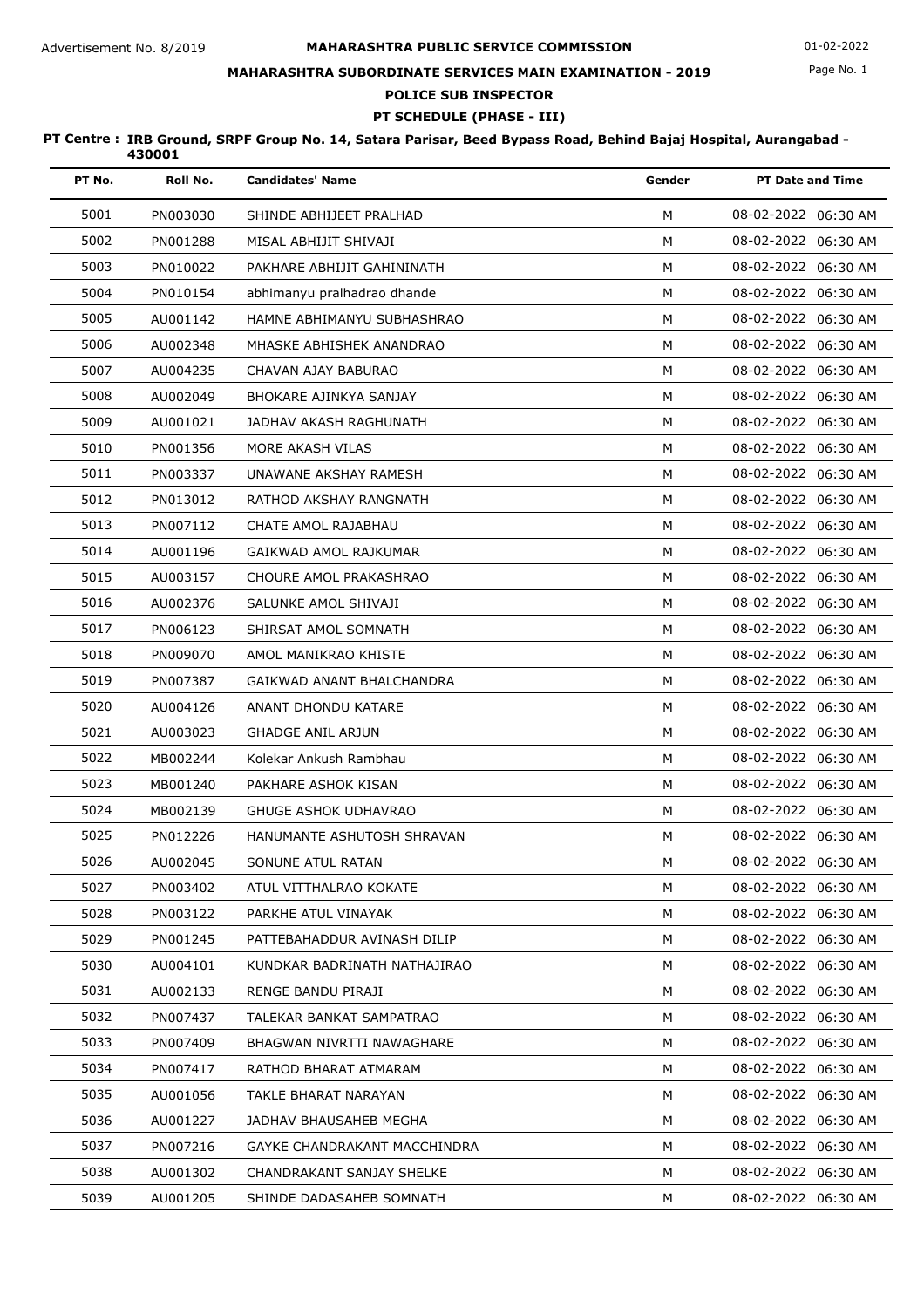## **MAHARASHTRA SUBORDINATE SERVICES MAIN EXAMINATION - 2019**

**POLICE SUB INSPECTOR**

# **PT SCHEDULE (PHASE - III)**

| PT No. | Roll No. | <b>Candidates' Name</b>         | Gender | <b>PT Date and Time</b> |
|--------|----------|---------------------------------|--------|-------------------------|
| 5040   | AU002032 | <b>BHOMBE DAYANAND SHRIRANG</b> | M      | 08-02-2022 06:30 AM     |
| 5041   | PN012257 | DHANANJAY PRAKASH BORADE        | M      | 08-02-2022 06:30 AM     |
| 5042   | PN009193 | NEHARKAR DILIP SAMBHU           | M      | 08-02-2022 06:30 AM     |
| 5043   | PN007257 | HAWALE DIPAK SHESHERAO          | M      | 08-02-2022 06:30 AM     |
| 5044   | AU002265 | SANANSE DNYANESHWAR RAMBHAU     | M      | 08-02-2022 06:30 AM     |
| 5045   | AU002373 | MORE DNYANESHWAR TARACHAND      | M      | 08-02-2022 06:30 AM     |
| 5046   | AU003145 | DEVAKATE DNYANESHWAR NANDALAL   | M      | 08-02-2022 06:30 AM     |
| 5047   | PN001121 | TANDALE DNYANESHWAR RAJENDRA    | M      | 08-02-2022 06:30 AM     |
| 5048   | PN012088 | KUBADE GAJANAN VITTHALRAO       | M      | 08-02-2022 06:30 AM     |
| 5049   | AU001163 | SAKHARE GAJANAN NARHARI         | M      | 08-02-2022 06:30 AM     |
| 5050   | PN001212 | Rathod Gajendra Sudamrao        | M      | 08-02-2022 06:30 AM     |
| 5051   | PN004074 | MALI GANESH KUNDLIK             | M      | 08-02-2022 06:30 AM     |
| 5052   | PN002299 | Thombre Ganesh Dadarao          | M      | 08-02-2022 06:30 AM     |
| 5053   | AU003171 | <b>GIRHE GANESH BHAUSAHEB</b>   | M      | 08-02-2022 06:30 AM     |
| 5054   | PN006206 | DESHMUKH GANESH VISHNUPANT      | M      | 08-02-2022 06:30 AM     |
| 5055   | AU001116 | DONGARE GANESH PUNDALIK         | M      | 08-02-2022 06:30 AM     |
| 5056   | AU003294 | JIVANE GANGADHAR SANTOBA        | M      | 08-02-2022 06:30 AM     |
| 5057   | PN011223 | TURNAR GANPATI SAKHARAM         | M      | 08-02-2022 06:30 AM     |
| 5058   | AU003036 | GAUTAM BABURAO JAGTAP           | M      | 08-02-2022 06:30 AM     |
| 5059   | PN010102 | SURASHE GORAKHNATH CHATRABHUJ   | M      | 08-02-2022 06:30 AM     |
| 5060   | AU003279 | GAWALI GOVIND BHAGWAT           | M      | 08-02-2022 06:30 AM     |
| 5061   | PN003472 | BHUMARE HARIBHAU MANIKRAO       | M      | 08-02-2022 06:30 AM     |
| 5062   | PN011225 | SIRSAT INDRAJEET DIGAMBAR       | M      | 08-02-2022 06:30 AM     |
| 5063   | PN013442 | DHENGE INDRAJEET MAHADEV        | м      | 08-02-2022 06:30 AM     |
| 5064   | PN011302 | SURVASE ISHVAR SHATRUGHNA       | M      | 08-02-2022 06:30 AM     |
| 5065   | PN004198 | GHUNAWAT ISHWAR KHUSHALSING     | м      | 08-02-2022 06:30 AM     |
| 5066   | PN008262 | NIKAM JAGADISH BHIMRAO          | м      | 08-02-2022 06:30 AM     |
| 5067   | AU001297 | KAKADE JAGANNATH ASARAM         | M      | 08-02-2022 06:30 AM     |
| 5068   | AU001287 | PATHAN JAVED SAIFULLA           | M      | 08-02-2022 06:30 AM     |
| 5069   | PN002137 | AVHAD KAILAS CHANDJI            | м      | 08-02-2022 06:30 AM     |
| 5070   | AU002377 | PATIL KAILAS TEJRAO             | м      | 08-02-2022 06:30 AM     |
| 5071   | AU003291 | GIRNARE KAILAS VISHNU           | м      | 08-02-2022 06:30 AM     |
| 5072   | AU004104 | SARKATE KAILAS ARUN             | м      | 08-02-2022 06:30 AM     |
| 5073   | PN002045 | SALVE KAPIL TULSHIRAM           | M      | 08-02-2022 06:30 AM     |
| 5074   | AU003031 | NAGLOT KARANSING DEOSING        | м      | 08-02-2022 06:30 AM     |
| 5075   | NG001277 | THOMBRE KASHINATH NAMDEV        | M      | 08-02-2022 06:30 AM     |
| 5076   | AU002038 | <b>GARAD KEDAR SUDAM</b>        | м      | 08-02-2022 06:30 AM     |
| 5077   | PN005115 | SINGAL KEVAL SHAMBHUSING        | M      | 08-02-2022 06:30 AM     |
| 5078   | PN007324 | BAHURE KISAN TRIMBAK            | М      | 08-02-2022 06:30 AM     |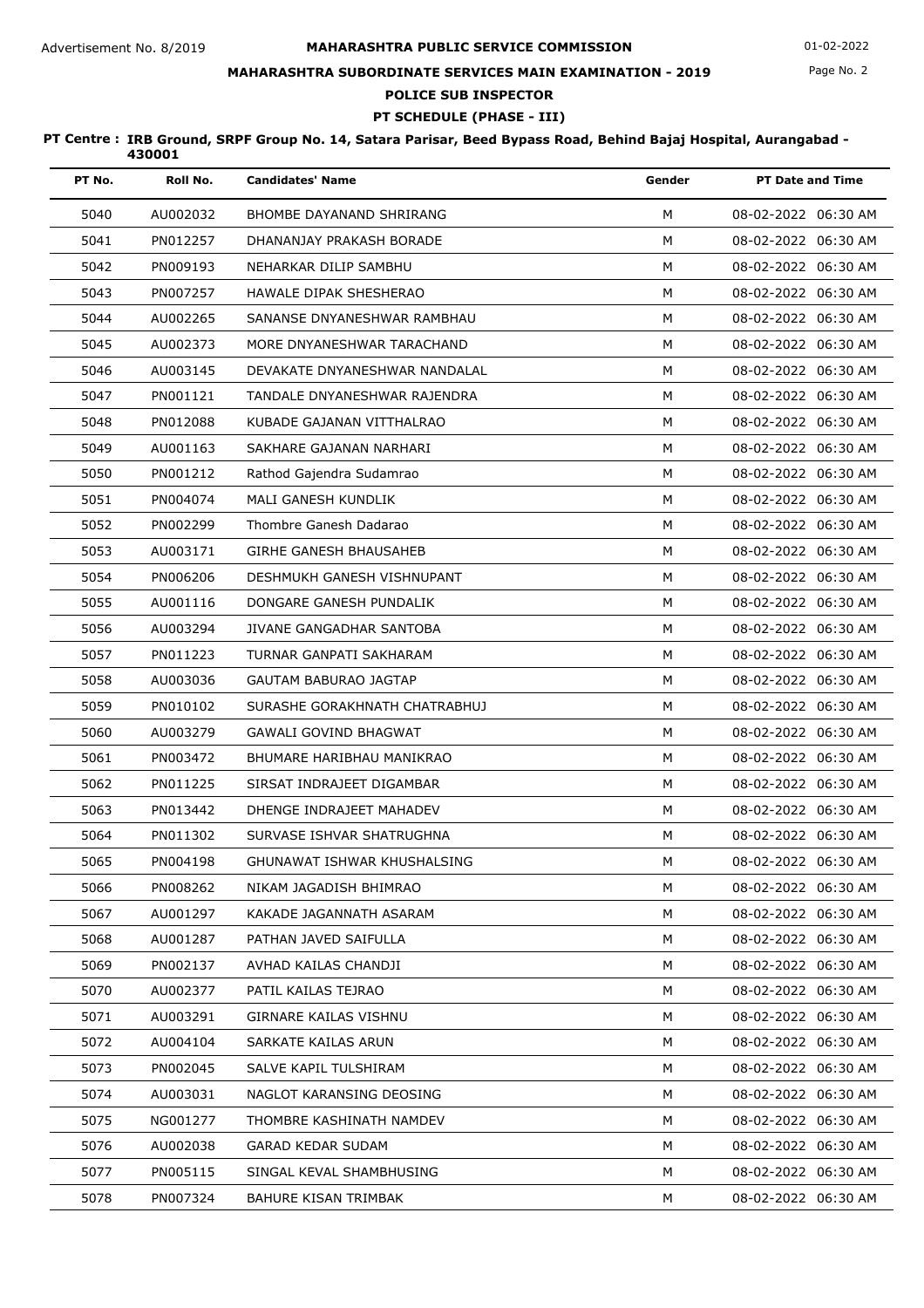## **MAHARASHTRA SUBORDINATE SERVICES MAIN EXAMINATION - 2019**

**POLICE SUB INSPECTOR**

# **PT SCHEDULE (PHASE - III)**

| PT No. | Roll No. | <b>Candidates' Name</b>      | Gender | <b>PT Date and Time</b> |
|--------|----------|------------------------------|--------|-------------------------|
| 5079   | AU002015 | KHANDAGALE KRISHNA SUBHASH   | М      | 08-02-2022 06:30 AM     |
| 5080   | AU002309 | SHINDE KRISHNA LAXMANRAO     | М      | 08-02-2022 06:30 AM     |
| 5081   | PN013050 | KAWLE KRISHNA GOVIND         | M      | 08-02-2022 06:30 AM     |
| 5082   | AU003098 | DOKHALE LAXMAN PRAKASH       | M      | 08-02-2022 06:30 AM     |
| 5083   | AU001290 | SONAVANE MAHARUDRA BABASAHEB | M      | 08-02-2022 06:30 AM     |
| 5084   | PN005035 | MAHESH BALASAHEB BHOSLE      | M      | 08-02-2022 06:30 AM     |
| 5085   | AU001148 | CHAUDHARI MANGESH ISHWARLAL  | M      | 08-02-2022 06:30 AM     |
| 5086   | PN009249 | KAKDE MANGESH SHANKAR        | M      | 08-02-2022 06:30 AM     |
| 5087   | AU003375 | SHELKE MANISH VISHNU         | M      | 08-02-2022 06:30 AM     |
| 5088   | PN001181 | CHIBHADE MANOHAR UTTAMRAO    | M      | 08-02-2022 06:30 AM     |
| 5089   | AU004057 | PANDIT MANOHAR MADHAVRAO     | М      | 08-02-2022 06:30 AM     |
| 5090   | AU003186 | MALODE MANOJ VISHNU          | M      | 08-02-2022 06:30 AM     |
| 5091   | PN004031 | PAWAL MAYUR RAMESH           | M      | 08-02-2022 06:30 AM     |
| 5092   | PN002341 | BANSODE MAYUR TULSHIRAM      | М      | 08-02-2022 06:30 AM     |
| 5093   | PN001315 | PUTTEWAD MILIND GANGADHAR    | M      | 08-02-2022 06:30 AM     |
| 5094   | AU001100 | SHEIKH MONIS SHEIKH MAKSUD   | М      | 08-02-2022 06:30 AM     |
| 5095   | AU003168 | SHAIKH MUJIB MOIJ            | M      | 08-02-2022 06:30 AM     |
| 5096   | AU001115 | KHARAT MUKESH VISHNU         | M      | 08-02-2022 06:30 AM     |
| 5097   | PN001135 | MUKUL MUKUNDRAO VITEKAR      | М      | 08-02-2022 06:30 AM     |
| 5098   | PN002127 | DHOBALE MUKUND KALYAN        | M      | 08-02-2022 06:30 AM     |
| 5099   | AU003329 | DALVI NAGNATH SAMBHAJI       | M      | 08-02-2022 06:30 AM     |
| 5100   | AU002374 | GORE NARAYAN MADHUKAR        | M      | 08-02-2022 06:30 AM     |
| 5101   | PN012258 | INGLE NARAYAN RAJABHAU       | М      | 09-02-2022 06:30 AM     |
| 5102   | PN001230 | Sonwane Nilesh Ram           | M      | 09-02-2022 06:30 AM     |
| 5103   | PN008330 | LONDHE NILKANTH SOPANRAO     | M      | 09-02-2022 06:30 AM     |
| 5104   | PN013382 | Multane Nitesh Ashok         | М      | 09-02-2022 06:30 AM     |
| 5105   | AU002368 | AKSHAY OMKAR GAIKWAD         | М      | 09-02-2022 06:30 AM     |
| 5106   | PN003364 | AGARKAR PANKAJ ARJUN         | M      | 09-02-2022 06:30 AM     |
| 5107   | AU004262 | MORE PAVAN BABURAO           | М      | 09-02-2022 06:30 AM     |
| 5108   | AU002203 | JARWAL PAVANSING BHAGCHAND   | м      | 09-02-2022 06:30 AM     |
| 5109   | PN007340 | NAYMANE PAWAN BHAGCHAND      | М      | 09-02-2022 06:30 AM     |
| 5110   | AU003165 | JADHAV POPAT BABAN           | м      | 09-02-2022 06:30 AM     |
| 5111   | AU003040 | BHIMTE PRADIP SHRIRAM        | м      | 09-02-2022 06:30 AM     |
| 5112   | AU002229 | Ingole Pramod Babasaheb      | М      | 09-02-2022 06:30 AM     |
| 5113   | PN003045 | PARDHE PRASHANT SITARAM      | м      | 09-02-2022 06:30 AM     |
| 5114   | PN004467 | BHAD PRATIK PURUSHOTTAM      | M      | 09-02-2022 06:30 AM     |
| 5115   | AU002244 | WAKALE PRAVEEN BHIWASAN      | м      | 09-02-2022 06:30 AM     |
| 5116   | PN001284 | KARAD PRAVIN HANUMANTRAO     | м      | 09-02-2022 06:30 AM     |
| 5117   | AU001001 | DHERE PRAVIN BABURAO         | М      | 09-02-2022 06:30 AM     |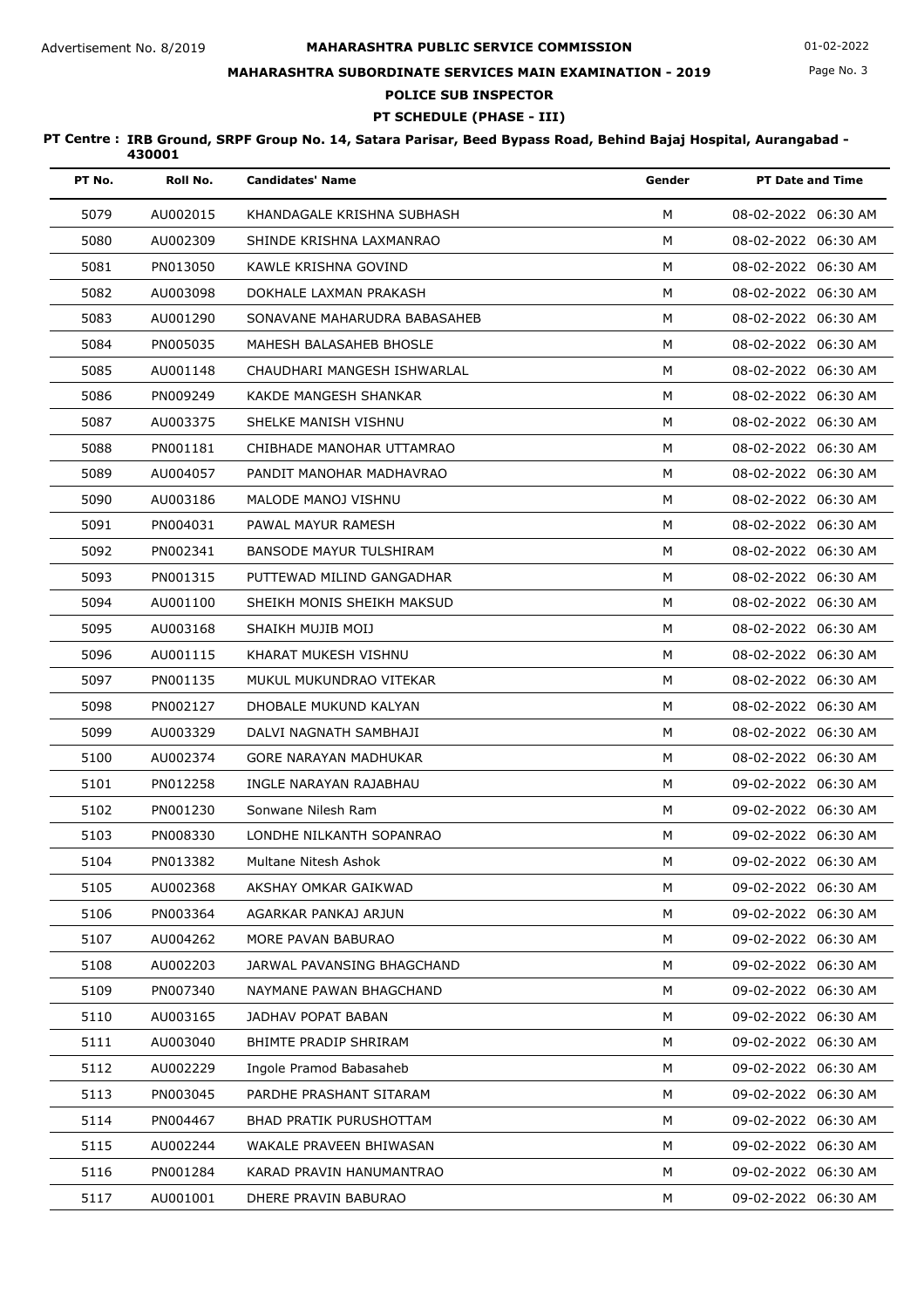## **MAHARASHTRA SUBORDINATE SERVICES MAIN EXAMINATION - 2019**

# **POLICE SUB INSPECTOR**

**PT SCHEDULE (PHASE - III)**

| PT No. | Roll No. | <b>Candidates' Name</b>       | Gender | <b>PT Date and Time</b> |
|--------|----------|-------------------------------|--------|-------------------------|
| 5118   | PN003280 | SHIRSAT PRAVIN SUBHASH        | M      | 09-02-2022 06:30 AM     |
| 5119   | AU004083 | DALVI RAHUL BHAGWATRAO        | M      | 09-02-2022 06:30 AM     |
| 5120   | PN007283 | <b>GIRI RAHUL RAMESH</b>      | M      | 09-02-2022 06:30 AM     |
| 5121   | AU004170 | NAIKWADE RAJAT RAMNATH        | М      | 09-02-2022 06:30 AM     |
| 5122   | AU003083 | WAGHMARE RAJU WISHWANATH      | M      | 09-02-2022 06:30 AM     |
| 5123   | PN003495 | MUNDHE RAMAKANT JAGANNATH     | M      | 09-02-2022 06:30 AM     |
| 5124   | AU003143 | AKASH RAMDAS CHAVAN           | M      | 09-02-2022 06:30 AM     |
| 5125   | AU002136 | VAIDYA RAMDAS JAGANNATH       | M      | 09-02-2022 06:30 AM     |
| 5126   | PN007293 | RAMESH SHRIRANG RATHOD        | M      | 09-02-2022 06:30 AM     |
| 5127   | AU004099 | SURADKAR RAMESH BABURAO       | M      | 09-02-2022 06:30 AM     |
| 5128   | PN006239 | SHELAR RAMESH AMBADAS         | M      | 09-02-2022 06:30 AM     |
| 5129   | AU004071 | WARKAD RAMESHWAR KISANRAO     | M      | 09-02-2022 06:30 AM     |
| 5130   | AU002140 | gije rameshwar vitthal        | M      | 09-02-2022 06:30 AM     |
| 5131   | AU004222 | JADHAV RAMESHWAR RAJARAM      | M      | 09-02-2022 06:30 AM     |
| 5132   | AU001062 | BARKULE RANGNATH DATTA        | M      | 09-02-2022 06:30 AM     |
| 5133   | AU003082 | KAWDE RAVI HANUMANT           | M      | 09-02-2022 06:30 AM     |
| 5134   | AU002255 | JADHAV RAVI BHAGWAT           | M      | 09-02-2022 06:30 AM     |
| 5135   | PN004254 | SATVAN RAVI INDALSING         | M      | 09-02-2022 06:30 AM     |
| 5136   | AU002095 | WAGARE RAVINDRA MARUTI        | M      | 09-02-2022 06:30 AM     |
| 5137   | PN004340 | BHIVSANE RAVINDRA LAKSHMAN    | M      | 09-02-2022 06:30 AM     |
| 5138   | AU002016 | Bhore Ravindra Kalyan         | M      | 09-02-2022 06:30 AM     |
| 5139   | PN006168 | BHOSALE RAVINDRA DINKAR       | M      | 09-02-2022 06:30 AM     |
| 5140   | AU004131 | JAWALE ROHAN SUBHASHRAO       | M      | 09-02-2022 06:30 AM     |
| 5141   | AU001134 | MAGARE SACHIN SARJERAO        | M      | 09-02-2022 06:30 AM     |
| 5142   | PN013191 | JADHAV SACHIN SHIVAJI         | M      | 09-02-2022 06:30 AM     |
| 5143   | AU003355 | LAHANE SANDEEP RAJU           | м      | 09-02-2022 06:30 AM     |
| 5144   | PN007371 | TUMMEWAR SANTOSH RAMDAS       | M      | 09-02-2022 06:30 AM     |
| 5145   | AU004157 | SANTOSH RANGNATH BHUKELE      | М      | 09-02-2022 06:30 AM     |
| 5146   | AU004120 | SANTOSH DNYANDEV BUCHALE      | М      | 09-02-2022 06:30 AM     |
| 5147   | PN007325 | KALE SANTOSH SHARAD           | М      | 09-02-2022 06:30 AM     |
| 5148   | PN001179 | Phupate Sarjerao Maroti       | M      | 09-02-2022 06:30 AM     |
| 5149   | AU004252 | WANKHEDE SATISH VIJAY         | М      | 09-02-2022 06:30 AM     |
| 5150   | PN002293 | Tidke satish shivaji          | М      | 09-02-2022 06:30 AM     |
| 5151   | PN009184 | INAMDAR SHAFEEK MAHEMUD       | М      | 09-02-2022 06:30 AM     |
| 5152   | AU004004 | KHARAT SHAM SADASHIV          | м      | 09-02-2022 06:30 AM     |
| 5153   | AU002037 | <b>GAVALI SHAM RANGANATH</b>  | м      | 09-02-2022 06:30 AM     |
| 5154   | PN001371 | DHAKARE SHIVAJI NAGORAO       | М      | 09-02-2022 06:30 AM     |
| 5155   | AU004139 | KHELBADE SHIVSHANKAR SUDAMRAO | м      | 09-02-2022 06:30 AM     |
| 5156   | AU004242 | DONGRE SHRIDHAR SHIVAJI       | М      | 09-02-2022 06:30 AM     |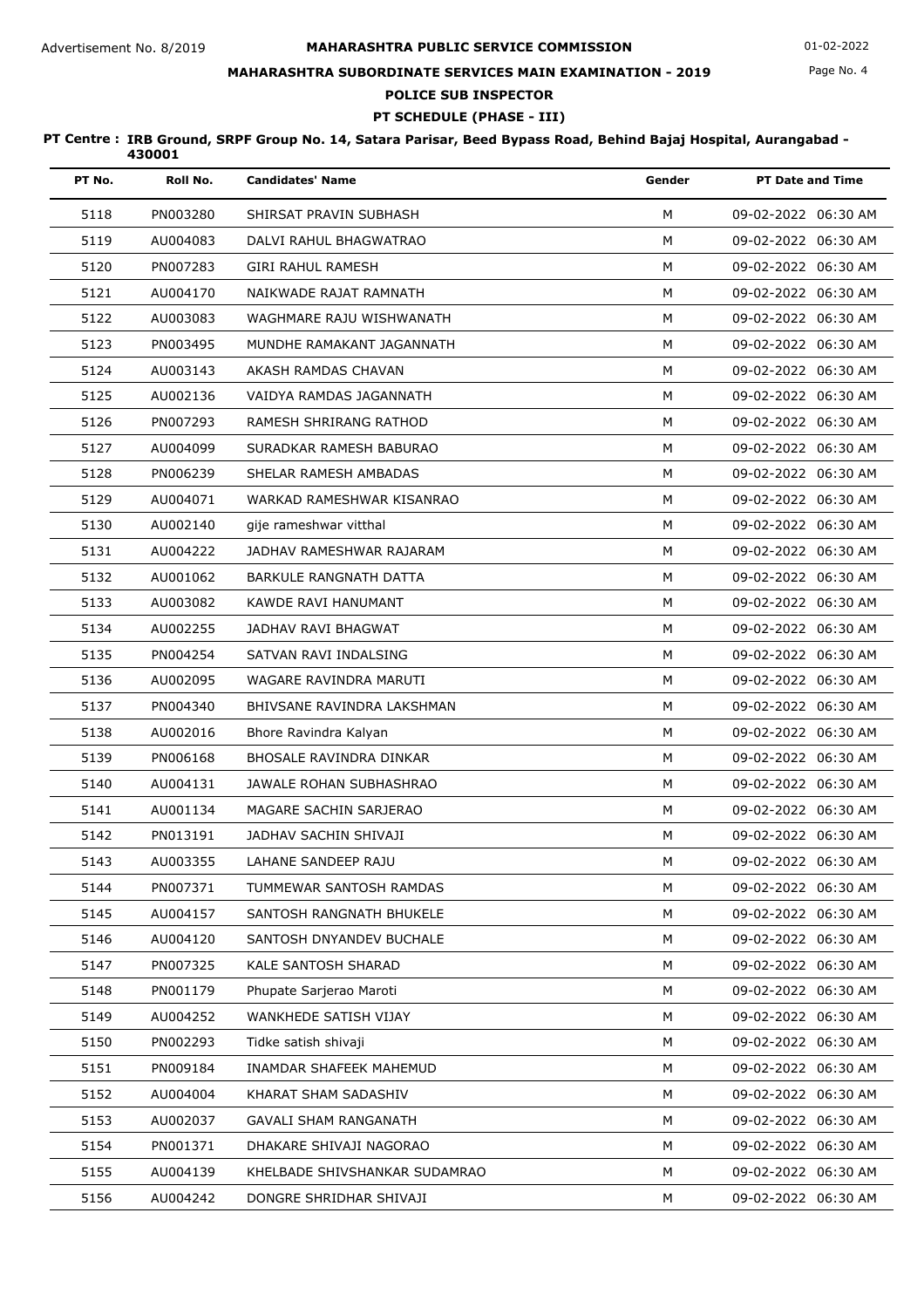## **MAHARASHTRA SUBORDINATE SERVICES MAIN EXAMINATION - 2019**

**POLICE SUB INSPECTOR**

# **PT SCHEDULE (PHASE - III)**

| PT No. | Roll No. | <b>Candidates' Name</b>           | Gender | <b>PT Date and Time</b> |
|--------|----------|-----------------------------------|--------|-------------------------|
| 5157   | AU003208 | <b>GORDE SHRIKANT SHIVAJI</b>     | м      | 09-02-2022 06:30 AM     |
| 5158   | PN002109 | TANDALE SHRIRAM PANDURANG         | M      | 09-02-2022 06:30 AM     |
| 5159   | AU003224 | JADHAV SHUBHAM RAOSAHEB           | M      | 09-02-2022 06:30 AM     |
| 5160   | PN007226 | PACHANGRIKAR SHUBHAM PRATAPRAO    | M      | 09-02-2022 06:30 AM     |
| 5161   | AU001291 | NAVALE SHUBHAM SANJAY             | M      | 09-02-2022 06:30 AM     |
| 5162   | PN004227 | WANARSE SHYAMSUNDAR LAXMAN        | м      | 09-02-2022 06:30 AM     |
| 5163   | PN001228 | PURI SOMNATH ANKUSH               | M      | 09-02-2022 06:30 AM     |
| 5164   | PN010260 | sudhakar tulshiram shinde         | M      | 09-02-2022 06:30 AM     |
| 5165   | AU002240 | jadhav sumedkumar bhimrao         | M      | 09-02-2022 06:30 AM     |
| 5166   | PN002496 | SURYWANSHI SUNIL VANKATI          | M      | 09-02-2022 06:30 AM     |
| 5167   | PN013423 | POLE SUNIL PRAKASH                | M      | 09-02-2022 06:30 AM     |
| 5168   | PN006023 | <b>GUSINGE SUPPADSING SHIVLAL</b> | M      | 09-02-2022 06:30 AM     |
| 5169   | PN008395 | <b>GITTE SURAJ BAPUSAHEB</b>      | M      | 09-02-2022 06:30 AM     |
| 5170   | PN003285 | MUNDE SURAJ ARUN                  | M      | 09-02-2022 06:30 AM     |
| 5171   | PN012347 | THOMBRE SURAJ BHIKARAM            | M      | 09-02-2022 06:30 AM     |
| 5172   | PN003298 | PATHADE SURESH SHIVSHANKAR        | M      | 09-02-2022 06:30 AM     |
| 5173   | AU004184 | SARNAYAK SUSHIL SANJAYRAO         | M      | 09-02-2022 06:30 AM     |
| 5174   | PN005204 | BANKAR SWAPNIL MACHCHHINDRANATH   | M      | 09-02-2022 06:30 AM     |
| 5175   | PN006260 | DHONDGE SWAPNIL INDERRAO          | M      | 09-02-2022 06:30 AM     |
| 5176   | PN001359 | KHARAT SWAPNIL BHAGWAN            | M      | 09-02-2022 06:30 AM     |
| 5177   | PN011158 | SWAPNIL MADHUKARRAO KADAM         | M      | 09-02-2022 06:30 AM     |
| 5178   | AU001082 | DESHMUKH UDDHAVRAO APPARAO        | M      | 09-02-2022 06:30 AM     |
| 5179   | AU002054 | <b>GHATUL UDHAV PANDITRAO</b>     | M      | 09-02-2022 06:30 AM     |
| 5180   | PN005311 | JOGDAND UMESH DIGAMBAR            | м      | 09-02-2022 06:30 AM     |
| 5181   | AU001026 | <b>GORE VAIBHAV NARAYAN</b>       | M      | 09-02-2022 06:30 AM     |
| 5182   | PN012139 | DHAS VIJAY VASANTRAO              | М      | 09-02-2022 06:30 AM     |
| 5183   | PN008455 | sonavane vijay eknath             | M      | 09-02-2022 06:30 AM     |
| 5184   | PN001115 | JANGLE VIJAYANAND ABHIMAN         | м      | 09-02-2022 06:30 AM     |
| 5185   | PN007267 | BHOSALE VIKAS SONAJI              | М      | 09-02-2022 06:30 AM     |
| 5186   | AU002005 | Dalvi Vikas Shalikram             | М      | 09-02-2022 06:30 AM     |
| 5187   | PN012078 | DAREKAR VILAS PRABHU              | М      | 09-02-2022 06:30 AM     |
| 5188   | MB002037 | DARADE VINOD MADHUKAR             | М      | 09-02-2022 06:30 AM     |
| 5189   | AU002370 | BHALERAO VINOD GAUTAM             | м      | 09-02-2022 06:30 AM     |
| 5190   | AU004190 | INGALE VINOD SAKHARAM             | М      | 09-02-2022 06:30 AM     |
| 5191   | AU001035 | KHANDADE VIRENDRASING POPATSING   | М      | 09-02-2022 06:30 AM     |
| 5192   | PN013289 | VISHAL KAMLAKAR KULKARNI          | M      | 09-02-2022 06:30 AM     |
| 5193   | AU002022 | VISHAL DEVIDAS PANDIT             | М      | 09-02-2022 06:30 AM     |
| 5194   | PN003423 | MULE VISHAL PANDURANG             | м      | 09-02-2022 06:30 AM     |
| 5195   | PN007422 | KHANDARE VISHWAJIT ASHOKRAO       | М      | 09-02-2022 06:30 AM     |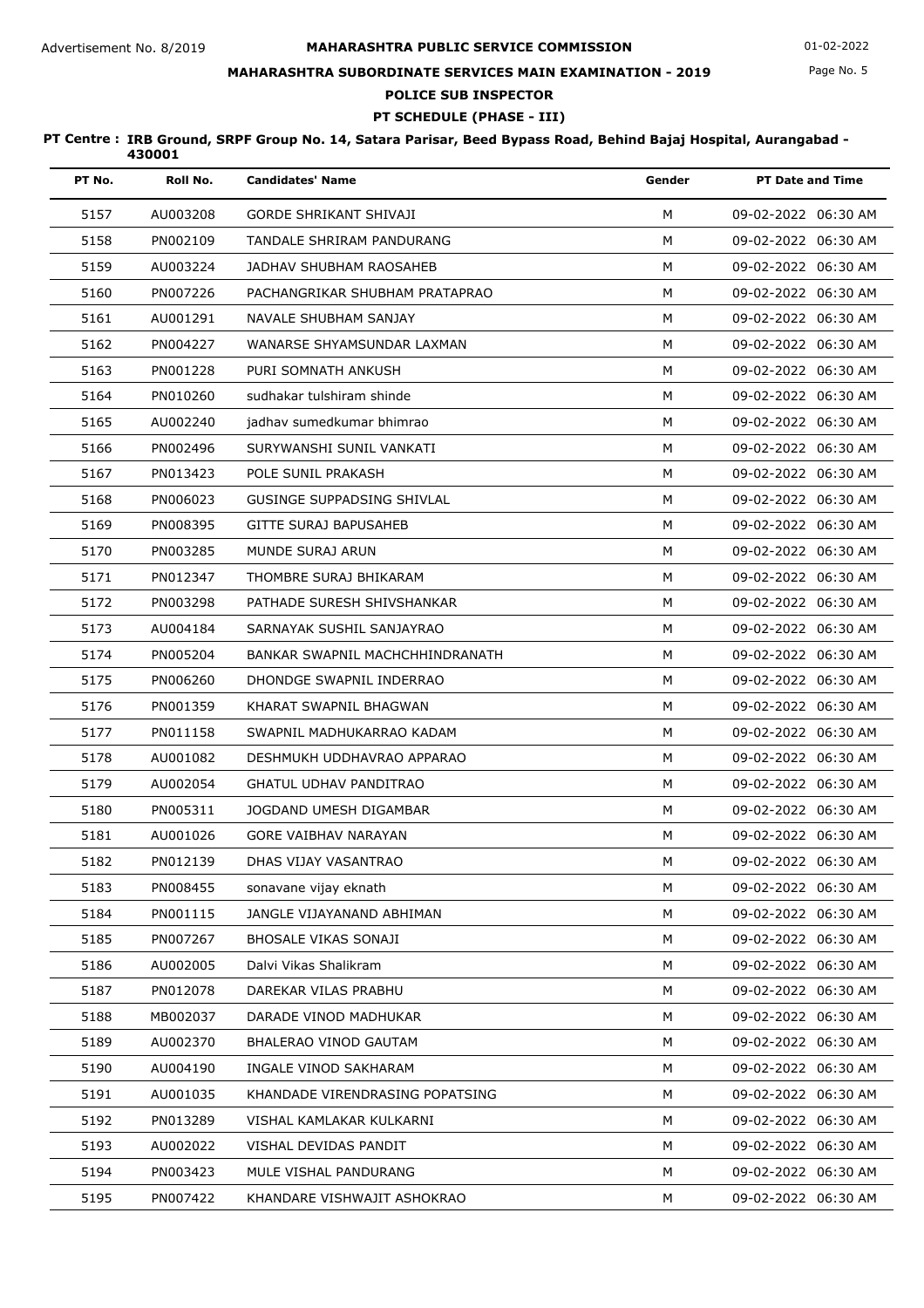## **MAHARASHTRA SUBORDINATE SERVICES MAIN EXAMINATION - 2019**

# **POLICE SUB INSPECTOR**

**PT SCHEDULE (PHASE - III)**

| PT No. | Roll No. | <b>Candidates' Name</b>      | Gender | <b>PT Date and Time</b> |
|--------|----------|------------------------------|--------|-------------------------|
| 5196   | AU001301 | ATOLE VITTHAL RAMDAS         | M      | 09-02-2022 06:30 AM     |
| 5197   | AU002372 | Thorat Yashwant Niloba       | M      | 09-02-2022 06:30 AM     |
| 5198   | AU003236 | CHAVARE YOGESH BALU          | M      | 09-02-2022 06:30 AM     |
| 5199   | AU003142 | Nalte Yogesh Kamlakar        | M      | 09-02-2022 06:30 AM     |
| 5200   | PN004181 | CHINCHOLE YOGESH KALYANRAO   | M      | 09-02-2022 06:30 AM     |
| 5201   | AU003270 | BIDWE AARTI DNYANESHWAR      | F      | 10-02-2022 06:30 AM     |
| 5202   | PN005389 | KHARMATE ANJANA SUBHASH      | F.     | 10-02-2022 06:30 AM     |
| 5203   | AU001160 | ARATI FULCHAND UMBRE         | F      | 10-02-2022 06:30 AM     |
| 5204   | AU004245 | DHUPE ARCHANA CHANDRAKANT    | F      | 10-02-2022 06:30 AM     |
| 5205   | AU003012 | GARKAL ARCHANA ASHOK         | F      | 10-02-2022 06:30 AM     |
| 5206   | PN012122 | DHAKNE ASHA BHIMRAO          | F      | 10-02-2022 06:30 AM     |
| 5207   | PN012153 | RODGE ASHWINI RAMRAO         | F      | 10-02-2022 06:30 AM     |
| 5208   | PN011070 | DALVI ASHWINI UTTAMRAO       | F      | 10-02-2022 06:30 AM     |
| 5209   | AU002090 | DHAPSE ASHWINI BALASAHEB     | F      | 10-02-2022 06:30 AM     |
| 5210   | AU002063 | GITTE BHAGYASHREE BALBHIM    | F      | 10-02-2022 06:30 AM     |
| 5211   | AU004176 | NAYMANE CHHAYA TRIMBAK       | F      | 10-02-2022 06:30 AM     |
| 5212   | AU002310 | DHANASHRI LAXMAN DHEMBARE    | F      | 10-02-2022 06:30 AM     |
| 5213   | AU002178 | THORAT DIKSHA GAUTAM         | F      | 10-02-2022 06:30 AM     |
| 5214   | AU004177 | DURGA SANJAY GARJE           | F      | 10-02-2022 06:30 AM     |
| 5215   | AU003188 | JADHAV GANGA FAKIRA          | F      | 10-02-2022 06:30 AM     |
| 5216   | PN004350 | <b>BHOJANE JYOTI ANKUSH</b>  | F      | 10-02-2022 06:30 AM     |
| 5217   | PN007359 | BAHURE KANTABAI PUNAMSING    | F      | 10-02-2022 06:30 AM     |
| 5218   | AU003144 | HEMBADE KASHIBAI VITTHAL     | F      | 10-02-2022 06:30 AM     |
| 5219   | AU003229 | <b>JAGTAP KAVITA ANKUSH</b>  | F      | 10-02-2022 06:30 AM     |
| 5220   | AU004046 | DAWAND LATA BHANUDAS         | F      | 10-02-2022 06:30 AM     |
| 5221   | PN004341 | WAKALE MANISHA SAKHAHARI     | F.     | 10-02-2022 06:30 AM     |
| 5222   | PN008086 | Kirwale Mayawati Madhukar    | F.     | 10-02-2022 06:30 AM     |
| 5223   | AU002011 | SHIKHARE MEENA PRAKASH       | F      | 10-02-2022 06:30 AM     |
| 5224   | PN005085 | KHADEKAR NIKITA ASHOK        | F      | 10-02-2022 06:30 AM     |
| 5225   | AU004221 | KAMBLE POOJA GAUTAM          | F      | 10-02-2022 06:30 AM     |
| 5226   | PN002212 | JAISWAL POOJA VIKAS          | F      | 10-02-2022 06:30 AM     |
| 5227   | PN009161 | <b>GHULE PRATIBHA VISHNU</b> | F      | 10-02-2022 06:30 AM     |
| 5228   | AU001090 | GOSAVI PRATIBHA SHIVGIR      | F      | 10-02-2022 06:30 AM     |
| 5229   | PN003325 | DHAKANE PRATIKSHA ADINATH    | F.     | 10-02-2022 06:30 AM     |
| 5230   | AU003402 | BODRE PRIYANKA RAJIV         | F      | 10-02-2022 06:30 AM     |
| 5231   | PN002296 | DEVGUNE PUNAM VAIJINATH      | F.     | 10-02-2022 06:30 AM     |
| 5232   | AU004143 | SHINDE RADHA MASU            | F      | 10-02-2022 06:30 AM     |
| 5233   | AU003077 | SAHU RASHMITA SHARADA PRASAD | F.     | 10-02-2022 06:30 AM     |
| 5234   | PN001064 | PARDESHI RENUKA DEVIDAS      | F      | 10-02-2022 06:30 AM     |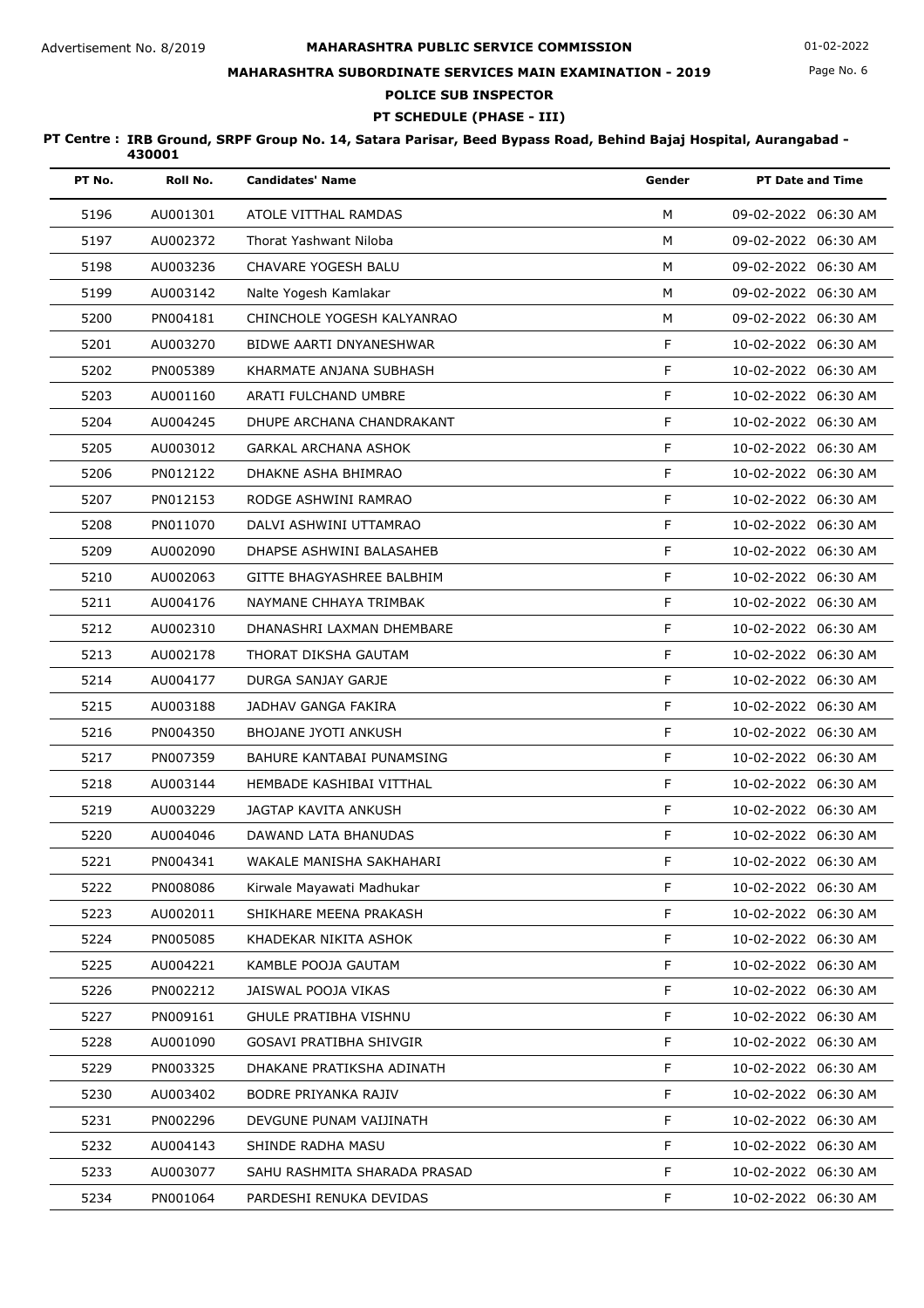## **MAHARASHTRA SUBORDINATE SERVICES MAIN EXAMINATION - 2019**

**POLICE SUB INSPECTOR**

# **PT SCHEDULE (PHASE - III)**

| PT No. | Roll No. | <b>Candidates' Name</b>         | Gender | <b>PT Date and Time</b> |
|--------|----------|---------------------------------|--------|-------------------------|
| 5235   | AU003237 | Kachare Rupali Deepak           | F      | 10-02-2022 06:30 AM     |
| 5236   | PN010254 | ADSUL RUTUJA RAMESHRAO          | F      | 10-02-2022 06:30 AM     |
| 5237   | AU004229 | SANGITA AMARSING GHUNAWAT       | F      | 10-02-2022 06:30 AM     |
| 5238   | PN012144 | SHAIKH SEEMA AJIJ               | F      | 10-02-2022 06:30 AM     |
| 5239   | PN003458 | AWCHAR SHITAL RAMKISHAN         | F      | 10-02-2022 06:30 AM     |
| 5240   | PN010323 | CHATE SHITAL BALAJI             | F      | 10-02-2022 06:30 AM     |
| 5241   | AU003035 | <b>UDAWANT SHRADDHA BABAN</b>   | F      | 10-02-2022 06:30 AM     |
| 5242   | PN003236 | SURYAWANSHI SHUBHANGI LAXMANRAO | F      | 10-02-2022 06:30 AM     |
| 5243   | AU002222 | <b>GODBOLE SHUBHANGI SURESH</b> | F      | 10-02-2022 06:30 AM     |
| 5244   | AU001118 | DUBE SHWETA MANIKRAO            | F      | 10-02-2022 06:30 AM     |
| 5245   | PN013192 | Sneha Sureshrao Kshirsagar      | F      | 10-02-2022 06:30 AM     |
| 5246   | PN006218 | JADHAV SNEHA SHIVAJI            | F      | 10-02-2022 06:30 AM     |
| 5247   | PN003269 | THETE SNEHAL BHAUSAHEB          | F      | 10-02-2022 06:30 AM     |
| 5248   | PN005004 | KOKATE SNEHAL RAJARAM           | F      | 10-02-2022 06:30 AM     |
| 5249   | AU002297 | BANSWAL SONALI RAMJI            | F      | 10-02-2022 06:30 AM     |
| 5250   | AU003240 | KORDE SWATI VAIJINATH           | F      | 10-02-2022 06:30 AM     |
| 5251   | PN012113 | SWATI JEEVAN GHUGE              | F      | 10-02-2022 06:30 AM     |
| 5252   | AU001034 | THOR SWATI PANDHARINATH         | F      | 10-02-2022 06:30 AM     |
| 5253   | PN010140 | PARALKAR TAI MADHUKAR           | F      | 10-02-2022 06:30 AM     |
| 5254   | AU001207 | KHOKAD TRUPTI SHIVSING          | F      | 10-02-2022 06:30 AM     |
| 5255   | AU001098 | MANE URMILA TUKARAM             | F      | 10-02-2022 06:30 AM     |
| 5256   | AU002165 | WAGHMARE VARSHA SHANKARRAO      | F      | 10-02-2022 06:30 AM     |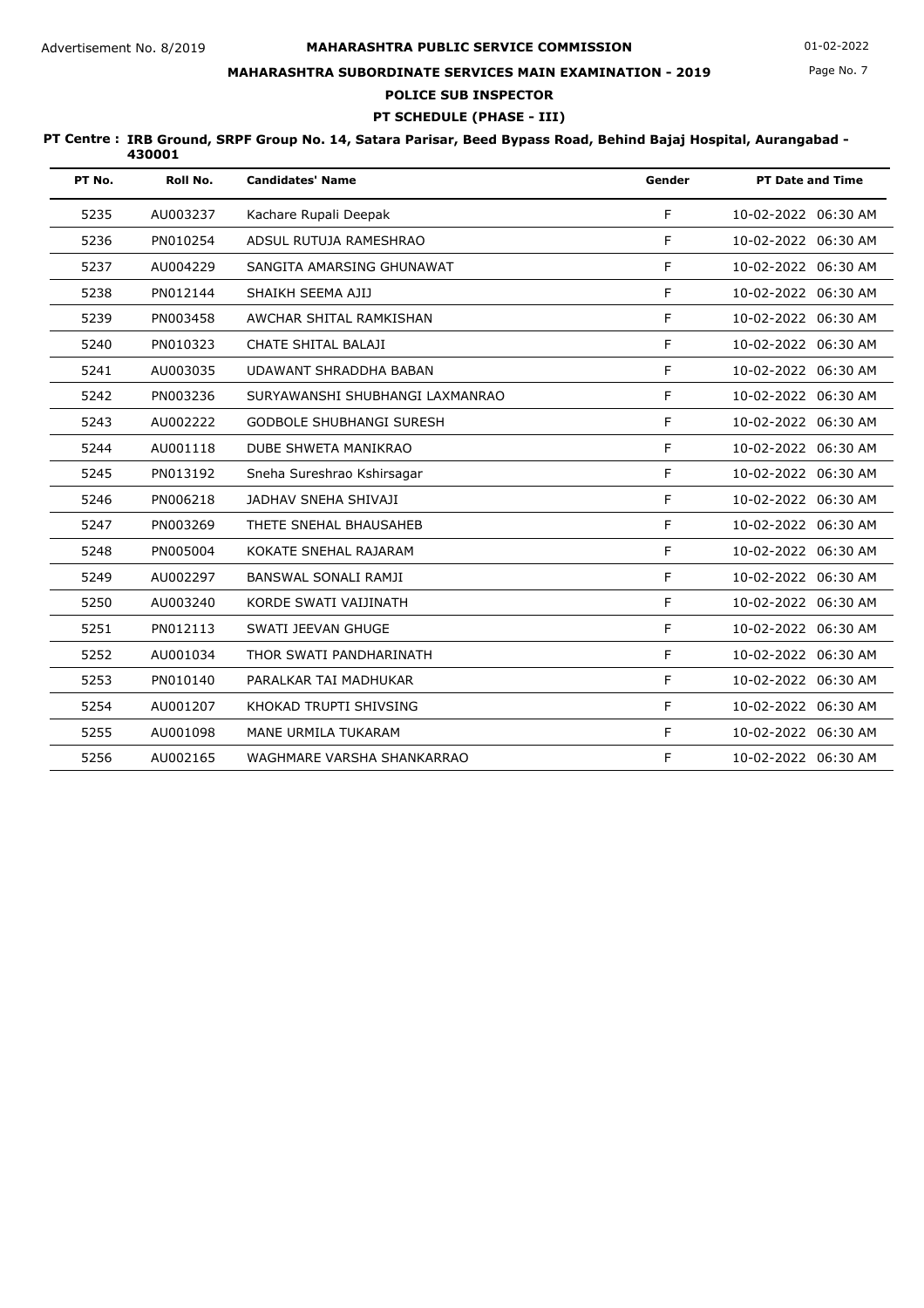Page No. 8

# **MAHARASHTRA SUBORDINATE SERVICES MAIN EXAMINATION - 2019**

**POLICE SUB INSPECTOR**

**PT SCHEDULE (PHASE - III)**

| PT No. | Roll No. | <b>Candidates' Name</b>         | Gender | <b>PT Date and Time</b> |
|--------|----------|---------------------------------|--------|-------------------------|
| 6001   | PN011088 | Bhosale Abhay Pradip            | M      | 14-02-2022 06:30 AM     |
| 6002   | AU003319 | CHIKHALIKAR ABHIJEET DWARKADAS  | M      | 14-02-2022 06:30 AM     |
| 6003   | PN004443 | JAGTAP ABHIJEET ARUN            | M      | 14-02-2022 06:30 AM     |
| 6004   | PN001091 | SURYAWANSHI ABHILASH MADHUKAR   | M      | 14-02-2022 06:30 AM     |
| 6005   | PN010082 | <b>BHOSLE AJAY SUBHASH</b>      | M      | 14-02-2022 06:30 AM     |
| 6006   | PN010302 | Mhetre Akash Namdev             | M      | 14-02-2022 06:30 AM     |
| 6007   | PN004158 | kanade akash baburao            | M      | 14-02-2022 06:30 AM     |
| 6008   | PN010100 | SHINDE AKASH VIJAY              | M      | 14-02-2022 06:30 AM     |
| 6009   | AU001310 | KADAM AKSHAY KISHAN             | M      | 14-02-2022 06:30 AM     |
| 6010   | PN010044 | GADGADE AKSHAYKUMAR NARAYAN     | M      | 14-02-2022 06:30 AM     |
| 6011   | AU004192 | SURYAWANSHI AMAR MOHAN          | M      | 14-02-2022 06:30 AM     |
| 6012   | AU002338 | TOTEWAD AMOL NAGORAO            | M      | 14-02-2022 06:30 AM     |
| 6013   | PN010285 | BIRADAR AMOL GOVINDRAO          | M      | 14-02-2022 06:30 AM     |
| 6014   | PN001137 | CHOUDANTE AMOL CHANDRAKANT      | M      | 14-02-2022 06:30 AM     |
| 6015   | PN003195 | TIDKE AMOL VILAS                | M      | 14-02-2022 06:30 AM     |
| 6016   | PN010120 | <b>BANDE ANIKET CHANDRAKANT</b> | M      | 14-02-2022 06:30 AM     |
| 6017   | PN013218 | ANIL VILAS KHANDRE              | М      | 14-02-2022 06:30 AM     |
| 6018   | PN001423 | TALWARE ARUN NARAYAN            | M      | 14-02-2022 06:30 AM     |
| 6019   | AU003202 | KHUPSE ARVIND NARAYAN           | M      | 14-02-2022 06:30 AM     |
| 6020   | PN013003 | UGILE ASHISH NAMDEV             | M      | 14-02-2022 06:30 AM     |
| 6021   | NG002259 | INGOLE ASHISH LAXMANRAO         | M      | 14-02-2022 06:30 AM     |
| 6022   | AU003382 | KOKARE ASHOK VISHWANATH         | м      | 14-02-2022 06:30 AM     |
| 6023   | AU004066 | JAMDADE AVINASH VINAYAKRAO      | M      | 14-02-2022 06:30 AM     |
| 6024   | PN003319 | TOTRE BABU GANGADHAR            | M      | 14-02-2022 06:30 AM     |
| 6025   | PN013315 | Mane Balaji Sandipan            | M      | 14-02-2022 06:30 AM     |
| 6026   | PN010370 | CHAVAN BHAGWAT BHIWARAJ         | М      | 14-02-2022 06:30 AM     |
| 6027   | PN004071 | NAWALE BHAGYODAYA PRALHAD       | M      | 14-02-2022 06:30 AM     |
| 6028   | PN013252 | RAVLOD BHUMESH NAGNATH          | м      | 14-02-2022 06:30 AM     |
| 6029   | AU002152 | YERDLAWAR DAYANAND LAXMAN       | M      | 14-02-2022 06:30 AM     |
| 6030   | PN012011 | MASKE DEEPAK SUDAM              | м      | 14-02-2022 06:30 AM     |
| 6031   | PN009283 | KENDRE DEVANAND BABURAO         | м      | 14-02-2022 06:30 AM     |
| 6032   | PN009115 | KALE DHANANJAY DADASAHEB        | M      | 14-02-2022 06:30 AM     |
| 6033   | NG001110 | DAHIPHALE DNYANDEV BALAJI       | M      | 14-02-2022 06:30 AM     |
| 6034   | PN008468 | YAMBADWAR DNYANESHWAR MAROTIRAO | M      | 14-02-2022 06:30 AM     |
| 6035   | PN003167 | KOLHE DNYANESHWAR DATTA         | м      | 14-02-2022 06:30 AM     |
| 6036   | PN010315 | PUJARWAD DNYANESHWAR DATTRAO    | М      | 14-02-2022 06:30 AM     |
| 6037   | PN013103 | AKKAMWAD GAJANAN BALAJI         | м      | 14-02-2022 06:30 AM     |
| 6038   | PN009242 | MEKHALE GAJANAND PRALHAD        | м      | 14-02-2022 06:30 AM     |
| 6039   | PN007078 | SHINDE GANESH HANUMANT          | M      | 14-02-2022 06:30 AM     |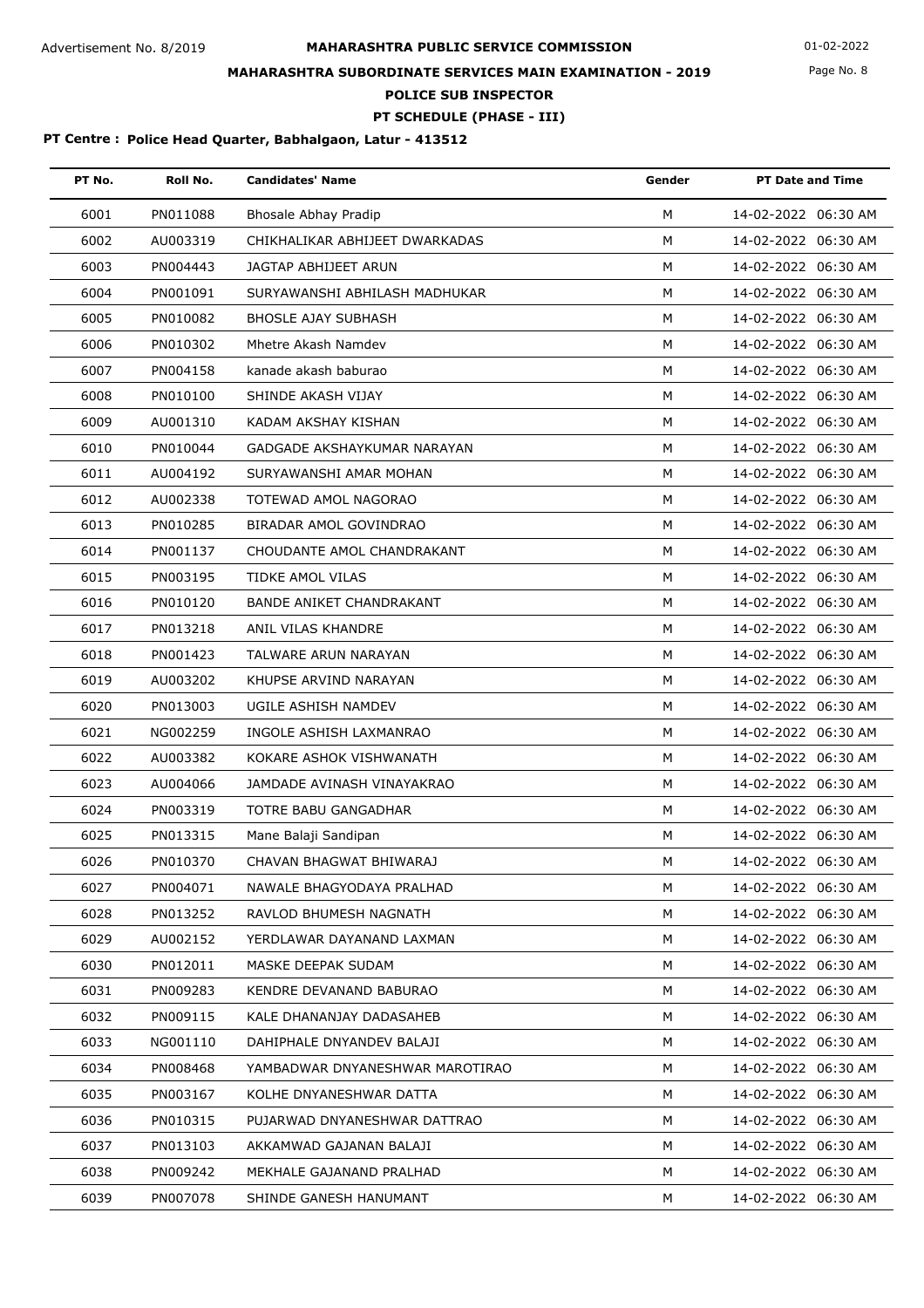Page No. 9

# **MAHARASHTRA SUBORDINATE SERVICES MAIN EXAMINATION - 2019**

**POLICE SUB INSPECTOR**

# **PT SCHEDULE (PHASE - III)**

| PT No. | Roll No. | <b>Candidates' Name</b>       | Gender | <b>PT Date and Time</b> |
|--------|----------|-------------------------------|--------|-------------------------|
| 6040   | PN001307 | KALE GANESH BALIRAM           | M      | 14-02-2022 06:30 AM     |
| 6041   | PN012091 | KARHADKAR GANESH RAMESH       | M      | 14-02-2022 06:30 AM     |
| 6042   | PN013110 | KENDRE GOPINATH KISHANRAO     | м      | 14-02-2022 06:30 AM     |
| 6043   | AU001192 | HANDE HANMANT CHANDRAKANT     | M      | 14-02-2022 06:30 AM     |
| 6044   | AU003290 | KAREWAD HANUMAN ERBA          | м      | 14-02-2022 06:30 AM     |
| 6045   | PN003406 | HUMBE HARIHAR VASUDEO         | M      | 14-02-2022 06:30 AM     |
| 6046   | PN002087 | <b>GANGNAR HAVGIRAO ANGAD</b> | М      | 14-02-2022 06:30 AM     |
| 6047   | PN007447 | SHAIKH ISRAIL DASTGIR         | м      | 14-02-2022 06:30 AM     |
| 6048   | PN004307 | TADOD JAGADISH HANMANLU       | М      | 14-02-2022 06:30 AM     |
| 6049   | PN007113 | KORE JAGDISH VIJAYKUMAR       | M      | 14-02-2022 06:30 AM     |
| 6050   | AU002308 | KAMBLE JAYAVARDHAN MADHUKAR   | М      | 14-02-2022 06:30 AM     |
| 6051   | PN005455 | GAIKWAD KAPIL DEVIDAS         | м      | 15-02-2022 06:30 AM     |
| 6052   | PN005295 | UMATE KEDAR RAOSAHEB          | M      | 15-02-2022 06:30 AM     |
| 6053   | PN011164 | PANCHAL KIRAN HANUMANT        | M      | 15-02-2022 06:30 AM     |
| 6054   | PN002185 | PHUKE KIRAN SHIVAJIRAO        | M      | 15-02-2022 06:30 AM     |
| 6055   | PN004451 | PAWAR KISHOR NETAJI           | М      | 15-02-2022 06:30 AM     |
| 6056   | PN008116 | GAJAGE KISHOR RAJKUMAR        | М      | 15-02-2022 06:30 AM     |
| 6057   | AU002079 | GUTTE KONDIBA MADHUKAR        | M      | 15-02-2022 06:30 AM     |
| 6058   | AU004155 | GAIKWAD KULDEEP SATWAJI       | M      | 15-02-2022 06:30 AM     |
| 6059   | PN003354 | INGLE KUNAL BHAUSAHEB         | M      | 15-02-2022 06:30 AM     |
| 6060   | PN009229 | MAISANWAD MAHAJAN RAJESHWAR   | M      | 15-02-2022 06:30 AM     |
| 6061   | PN002484 | ARADLE MAHESH BHANUDAS        | М      | 15-02-2022 06:30 AM     |
| 6062   | MB002209 | LAHANE MANOJKUMAR SHRIHARI    | M      | 15-02-2022 06:30 AM     |
| 6063   | PN006042 | KOTLAWAR MOHAN NARSIMLU       | M      | 15-02-2022 06:30 AM     |
| 6064   | PN010036 | PATEL MUJFAR ISMAIL           | м      | 15-02-2022 06:30 AM     |
| 6065   | PN002058 | HAJGUDE MUKESHKUMAR MOHAN     | М      | 15-02-2022 06:30 AM     |
| 6066   | AU004064 | SHETTIWAR NAGESH DHARMAJI     | М      | 15-02-2022 06:30 AM     |
| 6067   | PN013038 | KASLE NAMDEV DIGAMBAR         | M      | 15-02-2022 06:30 AM     |
| 6068   | PN002164 | NANDKUMAR PRABHAKAR TAKEKAR   | м      | 15-02-2022 06:30 AM     |
| 6069   | PN009279 | VANGATE NARENDRA NAGNATH      | M      | 15-02-2022 06:30 AM     |
| 6070   | PN013013 | DEVANE NEMAJI SHRIRAM         | м      | 15-02-2022 06:30 AM     |
| 6071   | PN009228 | NETAJI PURUSHOTTAM RAYAJI     | М      | 15-02-2022 06:30 AM     |
| 6072   | PN003050 | LASANE NIKHIL RAMESHRAO       | М      | 15-02-2022 06:30 AM     |
| 6073   | PN009250 | ARADLE NILESH MADHAVRAO       | м      | 15-02-2022 06:30 AM     |
| 6074   | PN005259 | NILKANTH DNYANOBA SOMWANSHI   | м      | 15-02-2022 06:30 AM     |
| 6075   | PN003289 | GITTE NILKANTH SANGRAM        | м      | 15-02-2022 06:30 AM     |
| 6076   | AU002352 | JADHAV NITIN ARJUN            | M      | 15-02-2022 06:30 AM     |
| 6077   | PN008343 | MASKE NIVRATTI SONBARAO       | м      | 15-02-2022 06:30 AM     |
| 6078   | PN010252 | NIVRATTI VANKETRAO JAMGE      | м      | 15-02-2022 06:30 AM     |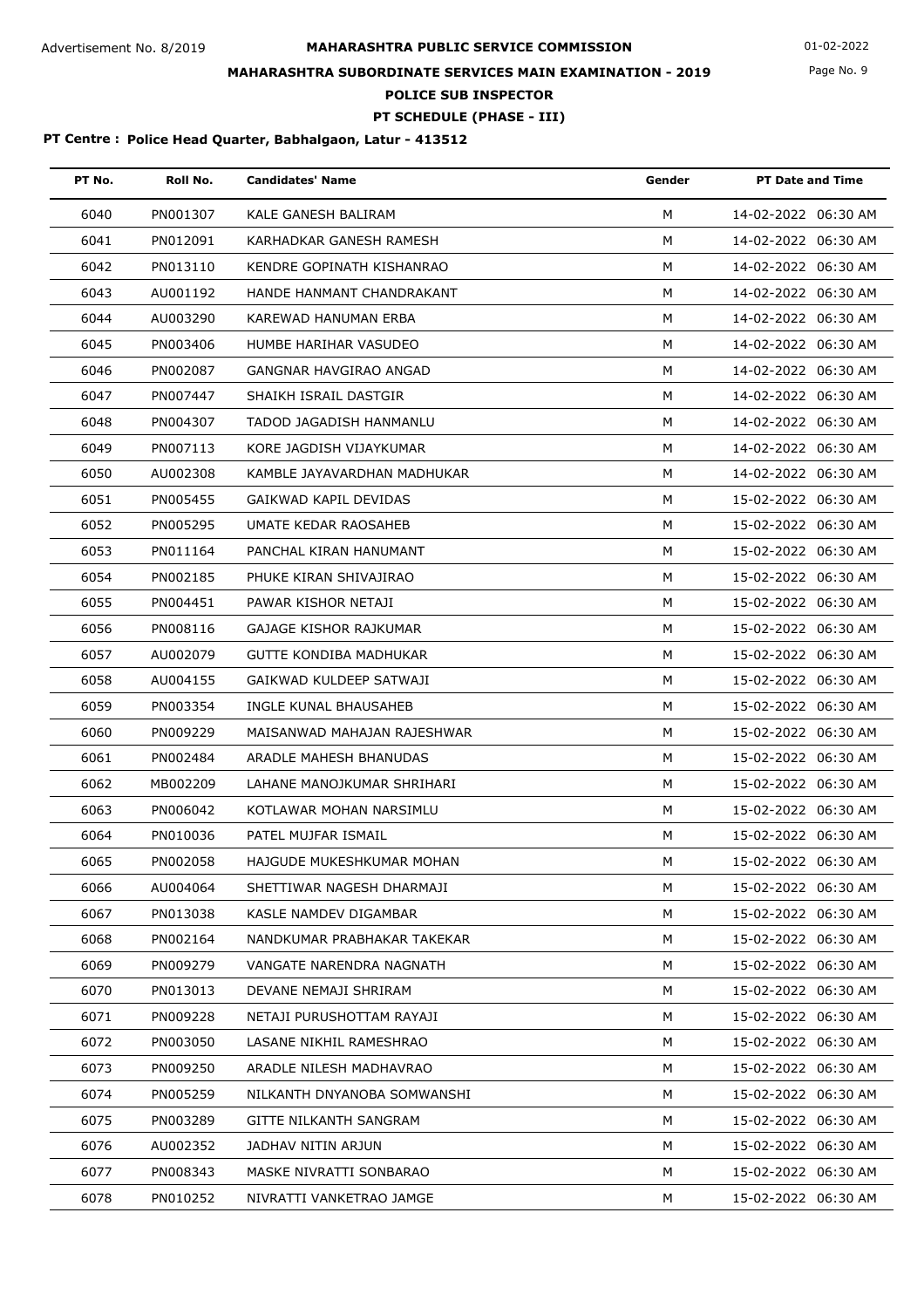Page No. 10

# **MAHARASHTRA SUBORDINATE SERVICES MAIN EXAMINATION - 2019**

**POLICE SUB INSPECTOR**

# **PT SCHEDULE (PHASE - III)**

| PT No. | Roll No. | <b>Candidates' Name</b>          | Gender | PT Date and Time    |
|--------|----------|----------------------------------|--------|---------------------|
| 6079   | PN001494 | KANDHARKAR OMKAR SUDHIRRAO       | M      | 15-02-2022 06:30 AM |
| 6080   | PN005306 | BONGANE OMKAR SAMBHAJI           | M      | 15-02-2022 06:30 AM |
| 6081   | PN010088 | KAMBLE PANKAJ RAJKUMAR           | M      | 15-02-2022 06:30 AM |
| 6082   | PN006291 | <b>BANDE PAVAN NAMDEV</b>        | M      | 15-02-2022 06:30 AM |
| 6083   | PN002328 | Jamadar Pawan Vyankatrao         | M      | 15-02-2022 06:30 AM |
| 6084   | PN003053 | MARE PRADEEP BALAJI              | M      | 15-02-2022 06:30 AM |
| 6085   | PN013212 | kore pradeep shivajirao          | M      | 15-02-2022 06:30 AM |
| 6086   | PN006285 | <b>GADEKAR PRADIP CHATRABHUJ</b> | M      | 15-02-2022 06:30 AM |
| 6087   | PN007152 | PAWAR PRADIP VYANKATRAO          | M      | 15-02-2022 06:30 AM |
| 6088   | PN001053 | MANE PRASHANT CHANDRAKANT        | M      | 15-02-2022 06:30 AM |
| 6089   | PN010023 | KENDRE PRASHANT BALAJI           | M      | 15-02-2022 06:30 AM |
| 6090   | PN010089 | RAJWAD PRASHANT SAMPATRAO        | M      | 15-02-2022 06:30 AM |
| 6091   | PN010247 | PADALWAR PRAVIN PRALHADRAO       | M      | 15-02-2022 06:30 AM |
| 6092   | PN010216 | KOKANE PRITAM MANOHARRAO         | M      | 15-02-2022 06:30 AM |
| 6093   | PN010384 | RATHOD PRITAM RAJENDRA           | M      | 15-02-2022 06:30 AM |
| 6094   | PN011261 | BARATE PRUTHVIRAJ VITTHAL        | M      | 15-02-2022 06:30 AM |
| 6095   | AU004161 | BORKAR PUNJAJI GANPAT            | M      | 15-02-2022 06:30 AM |
| 6096   | PN007429 | SHAIKH RAFIK USMAN               | M      | 15-02-2022 06:30 AM |
| 6097   | PN003001 | SARJE RAGHUVEER VINAYAK          | M      | 15-02-2022 06:30 AM |
| 6098   | PN005412 | <b>GEJELE RAHUL SATISH</b>       | M      | 15-02-2022 06:30 AM |
| 6099   | PN001002 | CHAVAN RAHUL DHANRAJ             | M      | 15-02-2022 06:30 AM |
| 6100   | PN009123 | JADHAV RAJENDRA MANOHAR          | М      | 15-02-2022 06:30 AM |
| 6101   | AU004141 | CHITTE RAJENDRA DASHARATH        | M      | 16-02-2022 06:30 AM |
| 6102   | AU002223 | <b>GUHADE RAJESH PRAKASH</b>     | M      | 16-02-2022 06:30 AM |
| 6103   | AU004234 | WAGHMARE RAJESH BABU             | M      | 16-02-2022 06:30 AM |
| 6104   | AU004026 | GADDAPOD RAJU SAYLU              | м      | 16-02-2022 06:30 AM |
| 6105   | PN004360 | NAIK RAMESH PANDURANG            | м      | 16-02-2022 06:30 AM |
| 6106   | PN008016 | GAIKWAD RAMESHWAR VILAS          | M      | 16-02-2022 06:30 AM |
| 6107   | PN004312 | RAMESHWAR ANIRUDDHA PANKHADE     | м      | 16-02-2022 06:30 AM |
| 6108   | PN013297 | PAWAR RAVIKUMAR DHONDIRAM        | М      | 16-02-2022 06:30 AM |
| 6109   | PN013330 | PARGE ROHIT BHAGWAT              | м      | 16-02-2022 06:30 AM |
| 6110   | PN003220 | WASURE SACHIN GOVINDRAO          | м      | 16-02-2022 06:30 AM |
| 6111   | PN010309 | TOTEWAD SACHIN SAINATH           | м      | 16-02-2022 06:30 AM |
| 6112   | AU001173 | KADALWAR SACHIN MAROTIRAO        | М      | 16-02-2022 06:30 AM |
| 6113   | AU001072 | KHOT SACHIN BABANRAO             | м      | 16-02-2022 06:30 AM |
| 6114   | PN008448 | gore sachin balaji               | M      | 16-02-2022 06:30 AM |
| 6115   | AU003088 | PAWALE SAHEBRAO ASHOK            | М      | 16-02-2022 06:30 AM |
| 6116   | AU004247 | TUMBALWAD SANDIP SHANKAR         | м      | 16-02-2022 06:30 AM |
| 6117   | PN005175 | <b>BHOSALE SANDIP SUNIL</b>      | М      | 16-02-2022 06:30 AM |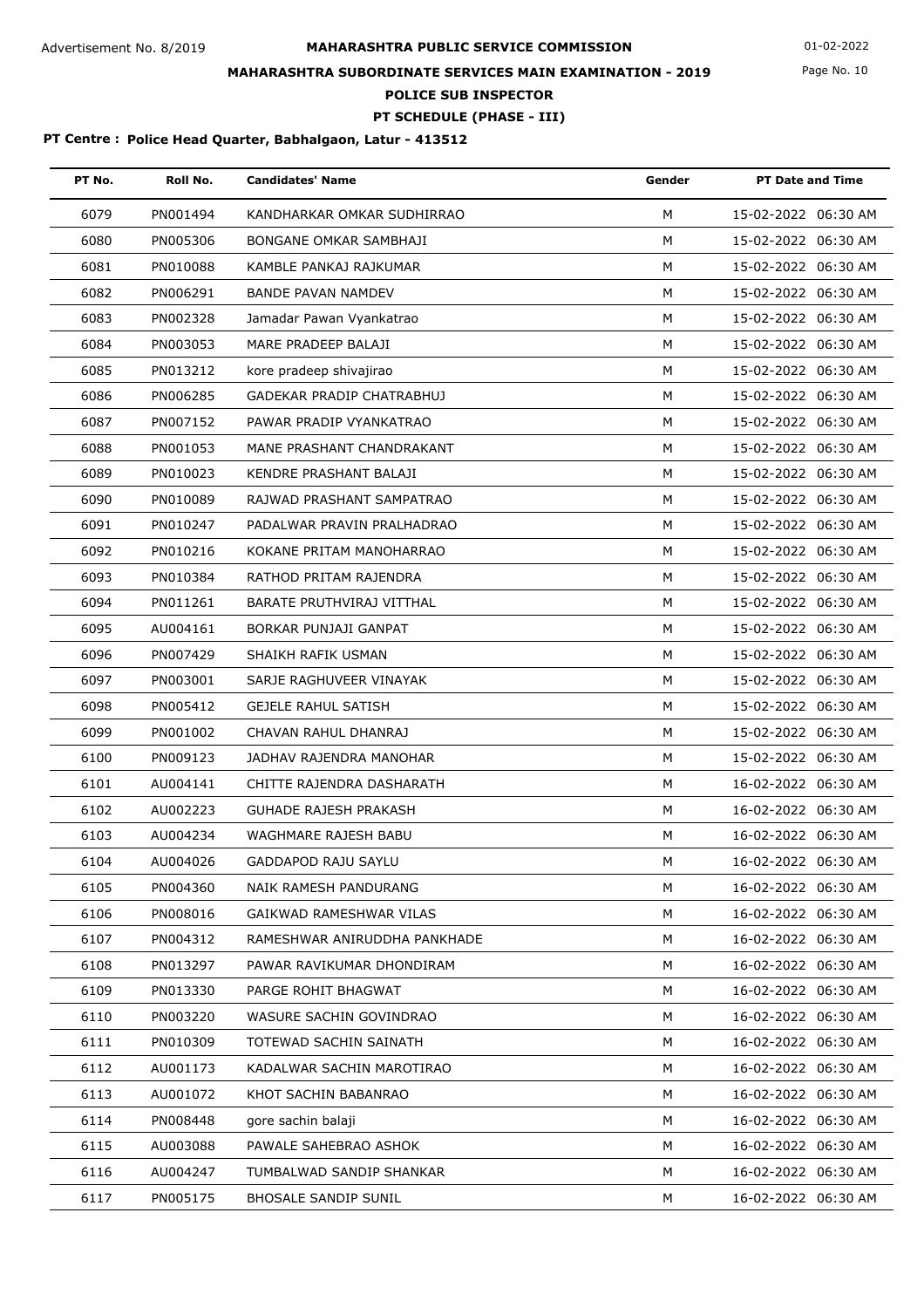Page No. 11

# **MAHARASHTRA SUBORDINATE SERVICES MAIN EXAMINATION - 2019**

**POLICE SUB INSPECTOR**

# **PT SCHEDULE (PHASE - III)**

| PT No. | Roll No. | <b>Candidates' Name</b>        | Gender | <b>PT Date and Time</b> |
|--------|----------|--------------------------------|--------|-------------------------|
| 6118   | PN008132 | EKALE SANGAMESHWAR GOPALRAO    | M      | 16-02-2022 06:30 AM     |
| 6119   | PN011282 | PHADSE SANTOSH DIGAMBARRAO     | M      | 16-02-2022 06:30 AM     |
| 6120   | AU002018 | RATHOD SANTOSH MAROTI          | M      | 16-02-2022 06:30 AM     |
| 6121   | PN006199 | GURUPWAR SATISH DIGAMBARRAO    | M      | 16-02-2022 06:30 AM     |
| 6122   | PN012261 | BIRADAR SATISH BALAJI          | M      | 16-02-2022 06:30 AM     |
| 6123   | MB001084 | mathapati satish vishwanath    | M      | 16-02-2022 06:30 AM     |
| 6124   | PN013021 | hiwrale shankar bapurao        | M      | 16-02-2022 06:30 AM     |
| 6125   | PN002111 | SHEWALE SHARAD KALYAN          | M      | 16-02-2022 06:30 AM     |
| 6126   | PN013386 | JAMADAR SHASHIKANT ANANT       | M      | 16-02-2022 06:30 AM     |
| 6127   | PN011145 | PATIL SHIVKUMAR CHANDRKANT     | M      | 16-02-2022 06:30 AM     |
| 6128   | PN001216 | Shrikant Subrao Kolhe          | M      | 16-02-2022 06:30 AM     |
| 6129   | PN003503 | jambhale shrinivas balvantrao  | M      | 16-02-2022 06:30 AM     |
| 6130   | PN012034 | Dakwale shriram mahadev        | M      | 16-02-2022 06:30 AM     |
| 6131   | PN008094 | MHETRE SHUBHAM HARIDAS         | M      | 16-02-2022 06:30 AM     |
| 6132   | PN004241 | DHULGUNDE SONAKISHOR RUSTUM    | M      | 16-02-2022 06:30 AM     |
| 6133   | PN009133 | <b>DUDDE SUMIT BALIRAM</b>     | M      | 16-02-2022 06:30 AM     |
| 6134   | PN012294 | CHEVALE SUMIT CHANDRAKANTRAO   | М      | 16-02-2022 06:30 AM     |
| 6135   | PN004179 | IRKATE SURAJ SAMBHAJI          | M      | 16-02-2022 06:30 AM     |
| 6136   | PN004209 | TIDKE SURAJKUMAR MADHAVRAO     | M      | 16-02-2022 06:30 AM     |
| 6137   | PN005184 | MAHALLE SURESH PARASHRAM       | M      | 16-02-2022 06:30 AM     |
| 6138   | PN013217 | umesh subhash solunke          | M      | 16-02-2022 06:30 AM     |
| 6139   | PN003278 | CHAVAN VAIHAV PRABHAKAR        | M      | 16-02-2022 06:30 AM     |
| 6140   | PN009162 | KHARADE VAIBHAV MAHADEV        | M      | 16-02-2022 06:30 AM     |
| 6141   | AU003006 | KARLE VASANT SANJEEVRAO        | M      | 16-02-2022 06:30 AM     |
| 6142   | PN002406 | KAGNE VIJAY BHANUDAS           | м      | 16-02-2022 06:30 AM     |
| 6143   | PN008363 | GANGANE VIJAYKUMAR HARIDAS     | М      | 16-02-2022 06:30 AM     |
| 6144   | PN003079 | Vilas Narwate                  | м      | 16-02-2022 06:30 AM     |
| 6145   | PN009094 | KOTIWALE VIRBHADRA KASHINATH   | М      | 16-02-2022 06:30 AM     |
| 6146   | PN004210 | RATHOD VISHAL HANMANTRAO       | м      | 16-02-2022 06:30 AM     |
| 6147   | AU004136 | THADKAR VISHAL KISHOR          | М      | 16-02-2022 06:30 AM     |
| 6148   | AU001294 | ISADKAR VISHWAS VITHALRAO      | М      | 16-02-2022 06:30 AM     |
| 6149   | PN002145 | <b>GHODAKE YOGESH SHAHURAJ</b> | М      | 16-02-2022 06:30 AM     |
| 6150   | AU002012 | KAMBLE YOGESH MOHAN            | М      | 16-02-2022 06:30 AM     |
| 6151   | AU002033 | BARLE ANJALI ANANDRAO          | F.     | 17-02-2022 06:30 AM     |
| 6152   | PN009254 | JADHAV ANJALI KASHINATH        | F      | 17-02-2022 06:30 AM     |
| 6153   | PN011241 | SAWAI ANURADHA PANDURANG       | F      | 17-02-2022 06:30 AM     |
| 6154   | AU001197 | CHINGULE APARNA GURULING       | F      | 17-02-2022 06:30 AM     |
| 6155   | PN005178 | SHINTRE DIPALI SAMBHAJI        | F.     | 17-02-2022 06:30 AM     |
| 6156   | PN010086 | TENKALE HARSHADA RAJKUMAR      | F      | 17-02-2022 06:30 AM     |